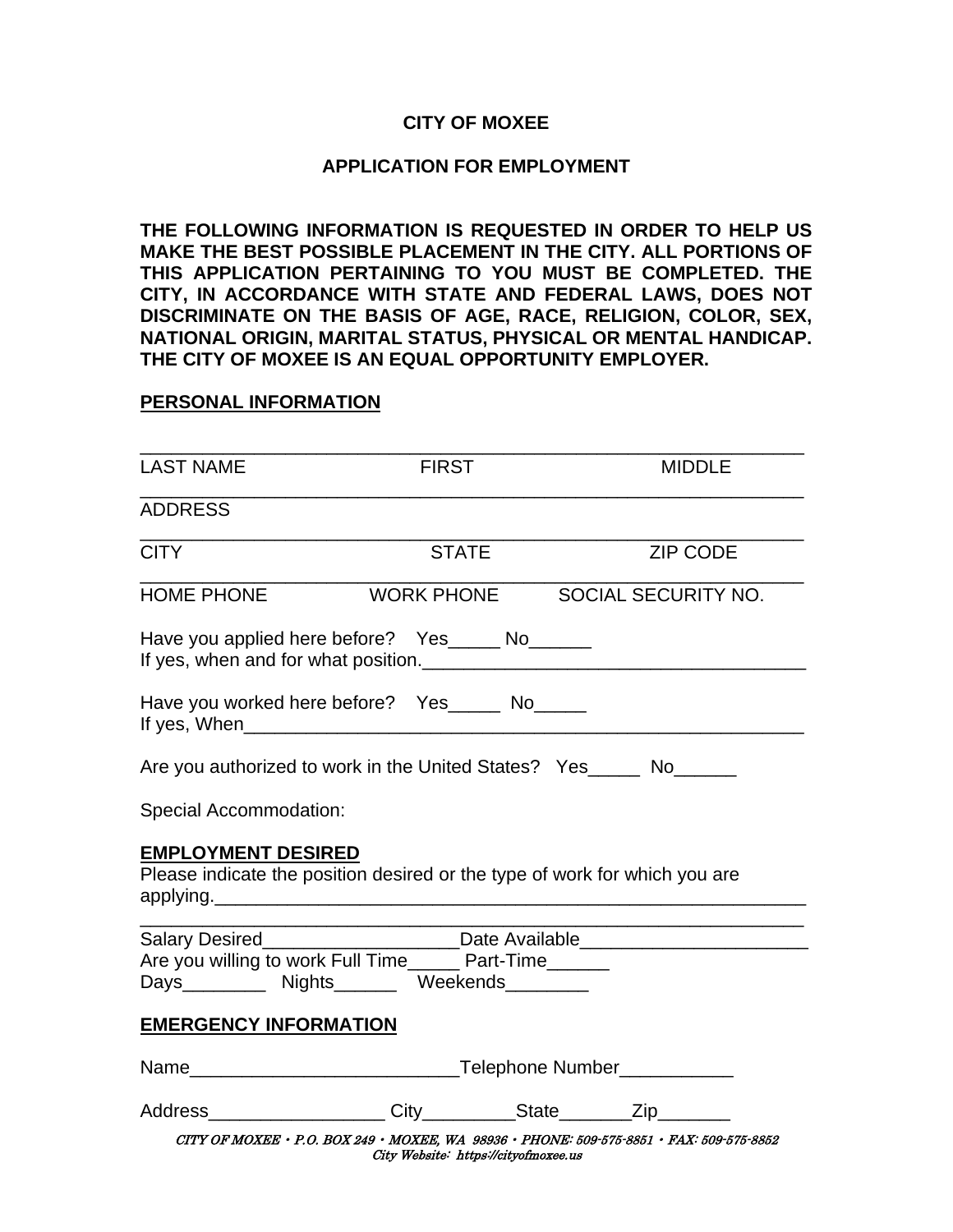| <u>LUUUN HUINAL HIUTUIVIT</u><br><b>SCHOOLS</b> |                                                | LOCATION COURSE/SUBJECT                                             | <b>GRAD/DEGREE</b>                                                        |
|-------------------------------------------------|------------------------------------------------|---------------------------------------------------------------------|---------------------------------------------------------------------------|
|                                                 |                                                |                                                                     |                                                                           |
| High School/                                    |                                                |                                                                     |                                                                           |
| Equivalent                                      |                                                |                                                                     |                                                                           |
|                                                 |                                                |                                                                     |                                                                           |
| Tech/Trade                                      |                                                |                                                                     |                                                                           |
| School                                          |                                                |                                                                     |                                                                           |
| College                                         |                                                |                                                                     |                                                                           |
|                                                 |                                                |                                                                     |                                                                           |
| Other Education/                                |                                                |                                                                     |                                                                           |
| Training                                        |                                                |                                                                     |                                                                           |
|                                                 |                                                |                                                                     |                                                                           |
|                                                 |                                                |                                                                     |                                                                           |
| <b>MILITARY RECORD</b>                          |                                                |                                                                     |                                                                           |
|                                                 |                                                | Have you ever served in the Military Service of the United States?  |                                                                           |
|                                                 |                                                |                                                                     |                                                                           |
|                                                 |                                                |                                                                     |                                                                           |
| <b>Branch of Service</b>                        |                                                | From/to                                                             | Rank                                                                      |
|                                                 | Kind of Training and Duty while in the Service |                                                                     |                                                                           |
| <b>Present Military Affiliation</b>             |                                                |                                                                     |                                                                           |
|                                                 |                                                | None__________ Active Reserve_________ Inactive Reserve____________ |                                                                           |
|                                                 |                                                |                                                                     |                                                                           |
| <b>SKILLS</b>                                   |                                                |                                                                     |                                                                           |
|                                                 | List any Special Skills you may have           |                                                                     |                                                                           |
|                                                 |                                                |                                                                     |                                                                           |
|                                                 |                                                |                                                                     | List any equipment, machines and/or computers you can operate: __________ |
|                                                 |                                                |                                                                     |                                                                           |
|                                                 |                                                |                                                                     |                                                                           |
|                                                 |                                                |                                                                     | Typing_________ Words per minute____________ Word Processing_____________ |
|                                                 |                                                |                                                                     |                                                                           |
|                                                 | Equipment Used: __________________________     |                                                                     |                                                                           |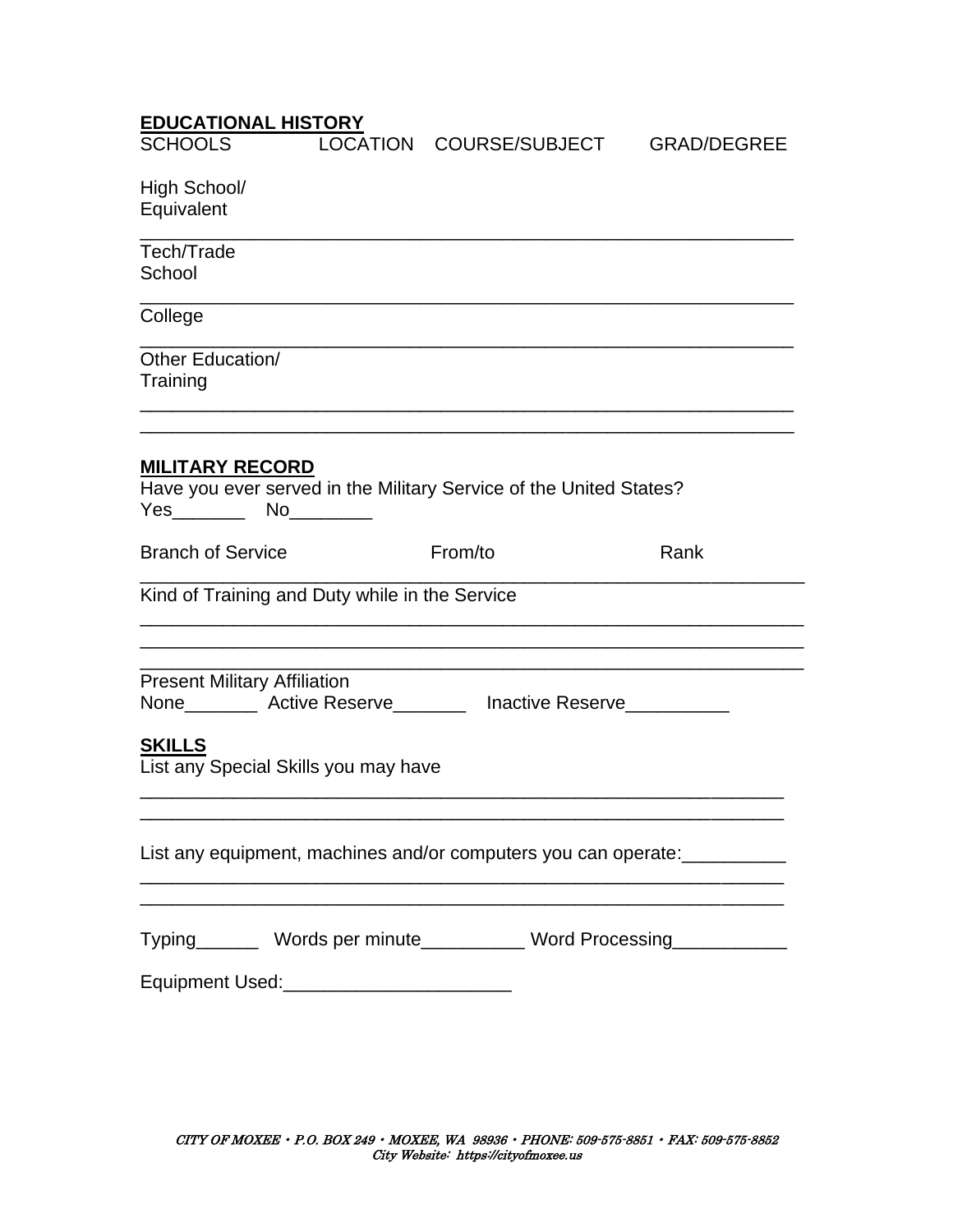## **EMPLOYMENT RECORD**

List all full time, part time, temporary, and self employment. Begin with current or most recent employer. If more space is needed, please continue on a separate sheet of paper. If you attach a resume, please complete this section as well.

| <b>Company Name</b>                                                        | <b>Type of Business</b>                    | Title                        | Phone # |
|----------------------------------------------------------------------------|--------------------------------------------|------------------------------|---------|
| Address                                                                    |                                            | <b>Description of Duties</b> |         |
| Employed From__________<br>Salary or Earnings<br>Start_________            | To<br><b>Contributions Made to Company</b> |                              |         |
| Finish_________                                                            |                                            |                              |         |
| Reason for leaving                                                         |                                            |                              |         |
| <b>Company Name</b>                                                        | Type of Business                           | Title                        | Phone # |
| <b>Address</b>                                                             | <b>Description of Duties</b>               |                              |         |
| Employed From______<br>Salary or Earnings                                  | To<br><b>Contributions Made to Company</b> |                              |         |
| Start_______________<br>Finish______________                               |                                            |                              |         |
| Reason for Leaving                                                         |                                            |                              |         |
| <b>Company Name</b>                                                        | Type of Business                           | Title                        | Phone # |
| Address                                                                    | <b>Description of Duties</b>               |                              |         |
| Employed From<br><b>Salary or Earnings</b><br>Start<br>Finish_____________ | To<br><b>Contributions Made to Company</b> |                              |         |
| Reason for leaving                                                         |                                            |                              |         |

CITY OF MOXEE • P.O. BOX 249 • MOXEE, WA 98936 • PHONE: 509-575-8851 • FAX: 509-575-8852 City Website: https://cityofmoxee.us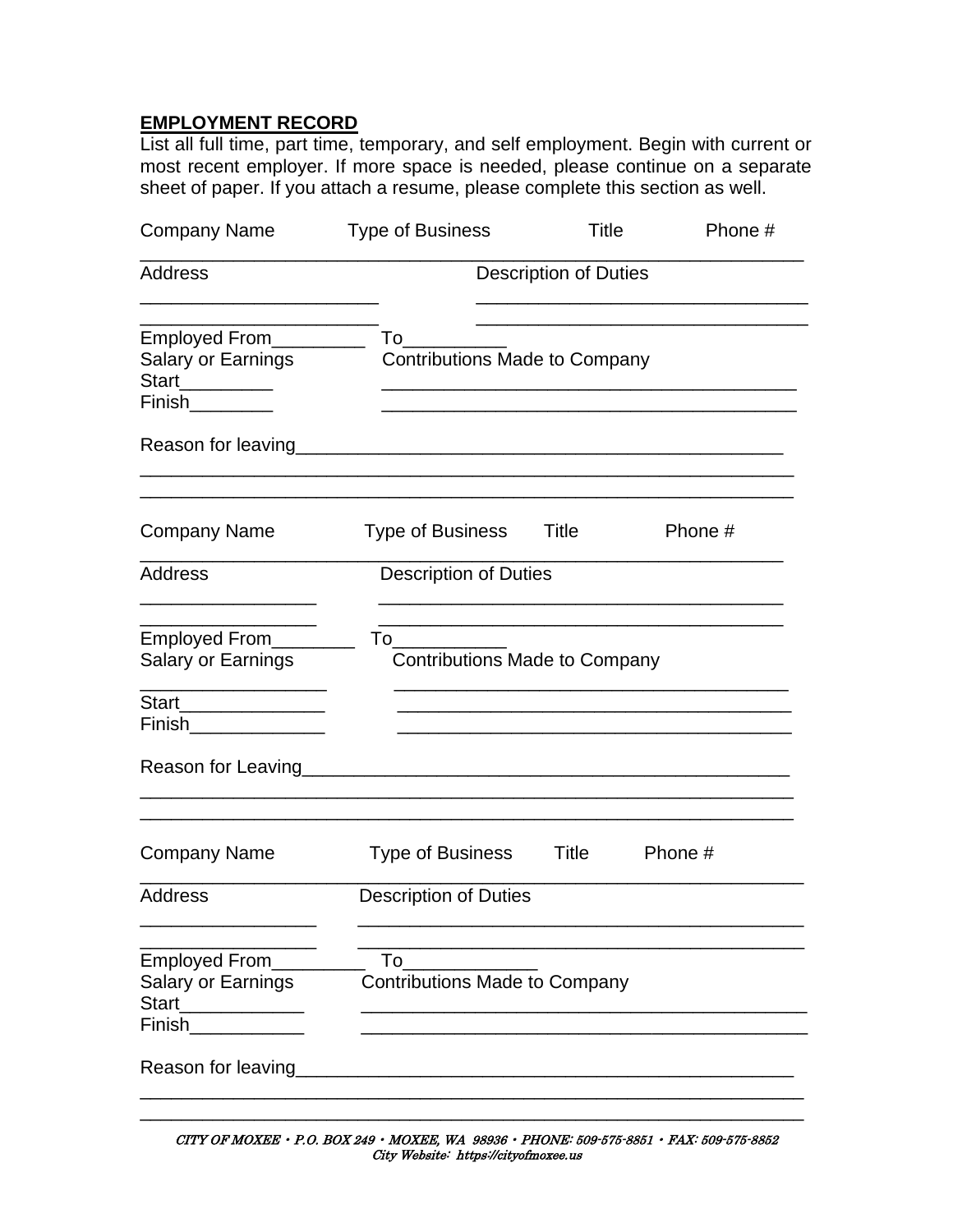| <b>Company Name</b>                                                        | Type of Business                                                                                                                               | Title | Phone #                                                                                                                                              |
|----------------------------------------------------------------------------|------------------------------------------------------------------------------------------------------------------------------------------------|-------|------------------------------------------------------------------------------------------------------------------------------------------------------|
| Address                                                                    | <b>Description of Duties</b>                                                                                                                   |       |                                                                                                                                                      |
| Start___________<br>Finish__________                                       | Salary or Earnings Contribution Made to Company                                                                                                |       |                                                                                                                                                      |
|                                                                            |                                                                                                                                                |       |                                                                                                                                                      |
|                                                                            | Company Name Type of Business Title                                                                                                            |       | Phone #                                                                                                                                              |
| Address                                                                    | <b>Description of Duties</b>                                                                                                                   |       |                                                                                                                                                      |
| Start_________<br>Finish <u>____</u>                                       | Salary or Earnings Contributions Made to Company                                                                                               |       |                                                                                                                                                      |
|                                                                            | Do you hold a valid Washington State Drivers License? Yes___ No____                                                                            |       |                                                                                                                                                      |
| <b>REFERENCES</b>                                                          | Have you ever been bonded? Yes____ No___Could you be?_____<br>past employers, who know you well enough to give information about you.          |       | Give the names and addresses of three reliable persons, other than relatives and                                                                     |
| <b>NAME</b>                                                                | <b>ADDRESS</b>                                                                                                                                 |       | <b>OCCUPATION</b>                                                                                                                                    |
| 3 <sup>1</sup><br><b>TERMS OF EMPLOYMENT</b><br>employer? Yes_______ No___ | any other comparable agreement or understanding in favor of any prior<br>If your answer is yes, please attach complete copy of such agreement. |       | <u> 1980 - Johann Barn, mars an t-Amerikaansk politiker (* 1908)</u><br>Are you at present bound by a non-competition or non disclosure agreement or |

CITY OF MOXEE • P.O. BOX 249 • MOXEE, WA 98936 • PHONE: 509-575-8851 • FAX: 509-575-8852 City Website: https://cityofmoxee.us